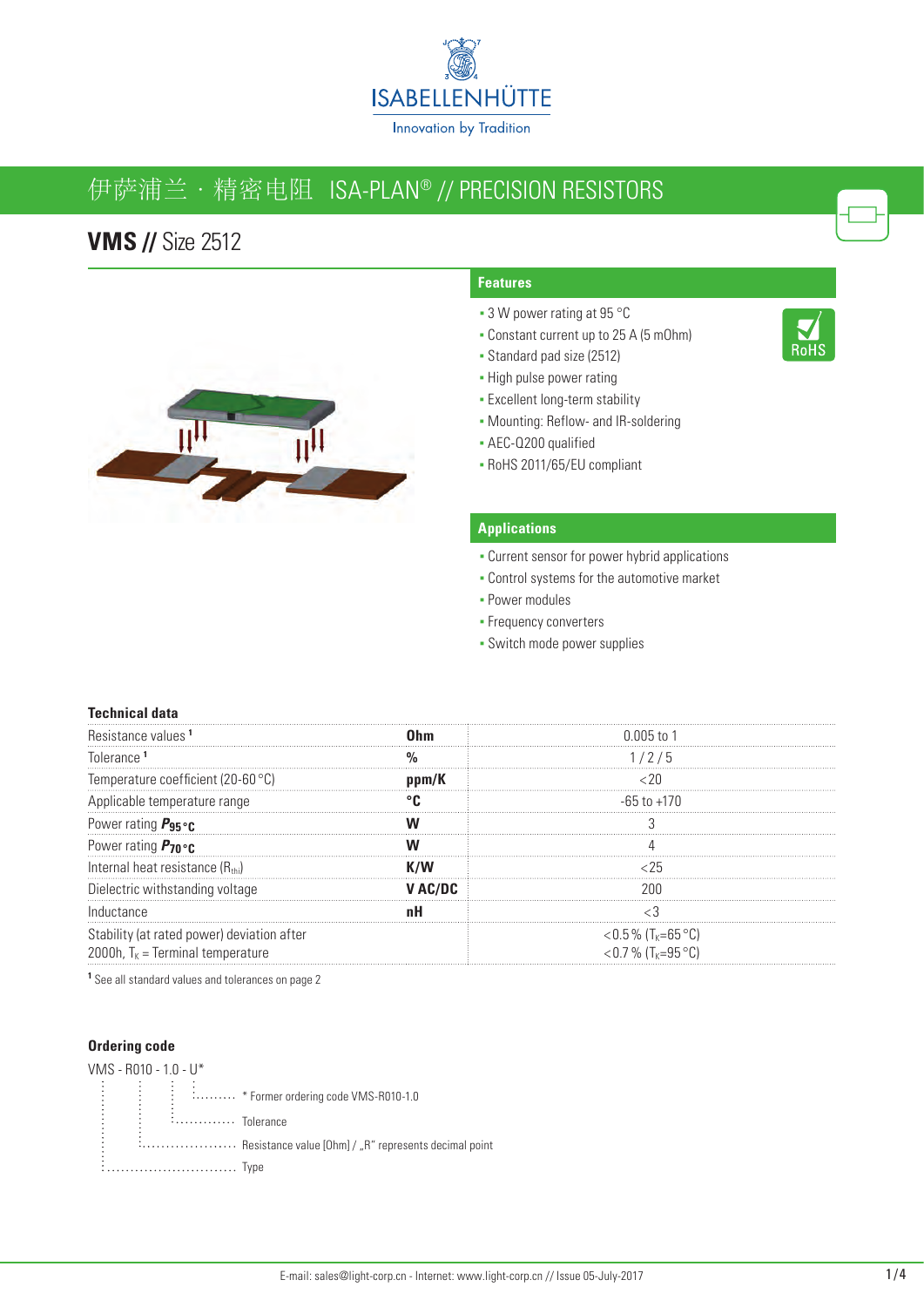# **VMS // Size 2512**

| Recommended solder profile       |      |      |                |     |  |
|----------------------------------|------|------|----------------|-----|--|
| Reflow- and IR-soldering         |      |      |                |     |  |
| Temperature                      | °C   | 260  | 255            | 217 |  |
| Time                             | sec  | peak | 40             | 90  |  |
| <b>Tape and reel information</b> |      |      |                |     |  |
| Specification                    |      |      | DIN EN 60286-3 |     |  |
| Tape width                       | mm   |      | 12             |     |  |
| Reel size                        | inch |      | 13             |     |  |
| Parts per reel                   | pcs  |      | 9000           |     |  |
| Packaging weight net<br>q        |      |      | 539            |     |  |
|                                  |      |      |                |     |  |



#### **Available standard resistance values and tolerances\***

| Resistance values   Tolerance 1%   Tolerance 2% |                          |   | <b>Tolerance 5%</b> |
|-------------------------------------------------|--------------------------|---|---------------------|
| R005                                            | ✓                        |   |                     |
| R0068                                           |                          |   | ✓                   |
| R010                                            | ✓                        |   | .                   |
| R012                                            | .<br>✓                   |   |                     |
| R015                                            | $\cdots$<br>$\checkmark$ |   |                     |
| R020                                            | ✓                        | ✓ |                     |
| R022                                            | ✓                        |   |                     |
| R025                                            | ✓<br>.                   |   |                     |
| R027                                            | ✓                        |   |                     |
| R030                                            | ✓                        |   |                     |
| R033                                            | ✓                        |   |                     |
| R039                                            | ✓<br>.                   |   |                     |
| R040                                            | ✓                        |   |                     |
| R047                                            | ✓                        |   |                     |
| R050                                            | $\checkmark$             |   |                     |
| R056                                            | ✓<br>i.                  |   |                     |
| R068                                            | $\checkmark$<br>$\cdots$ |   |                     |
| R082                                            | $\checkmark$             |   |                     |
| R100                                            | ✓                        |   |                     |
| R120                                            | ✓<br>.                   |   |                     |
| R <sub>150</sub>                                | $\checkmark$             |   |                     |
| R180                                            | $\checkmark$             |   |                     |
| R200                                            | ✓                        |   |                     |
| R220                                            | ✓<br>.                   |   |                     |
| R240                                            | ✓                        |   |                     |
| R270                                            |                          | ✓ |                     |
| R300                                            | $\checkmark$<br>.        |   |                     |
| R330                                            | ✓<br>.                   |   |                     |
| R470                                            | ✓<br>المعا               |   |                     |
| R500                                            | ✓                        |   |                     |
| R680                                            | ✓                        |   |                     |
| <b>1R00</b>                                     | ✓                        |   |                     |

\* Further values and tolerances on request  $\checkmark$  = available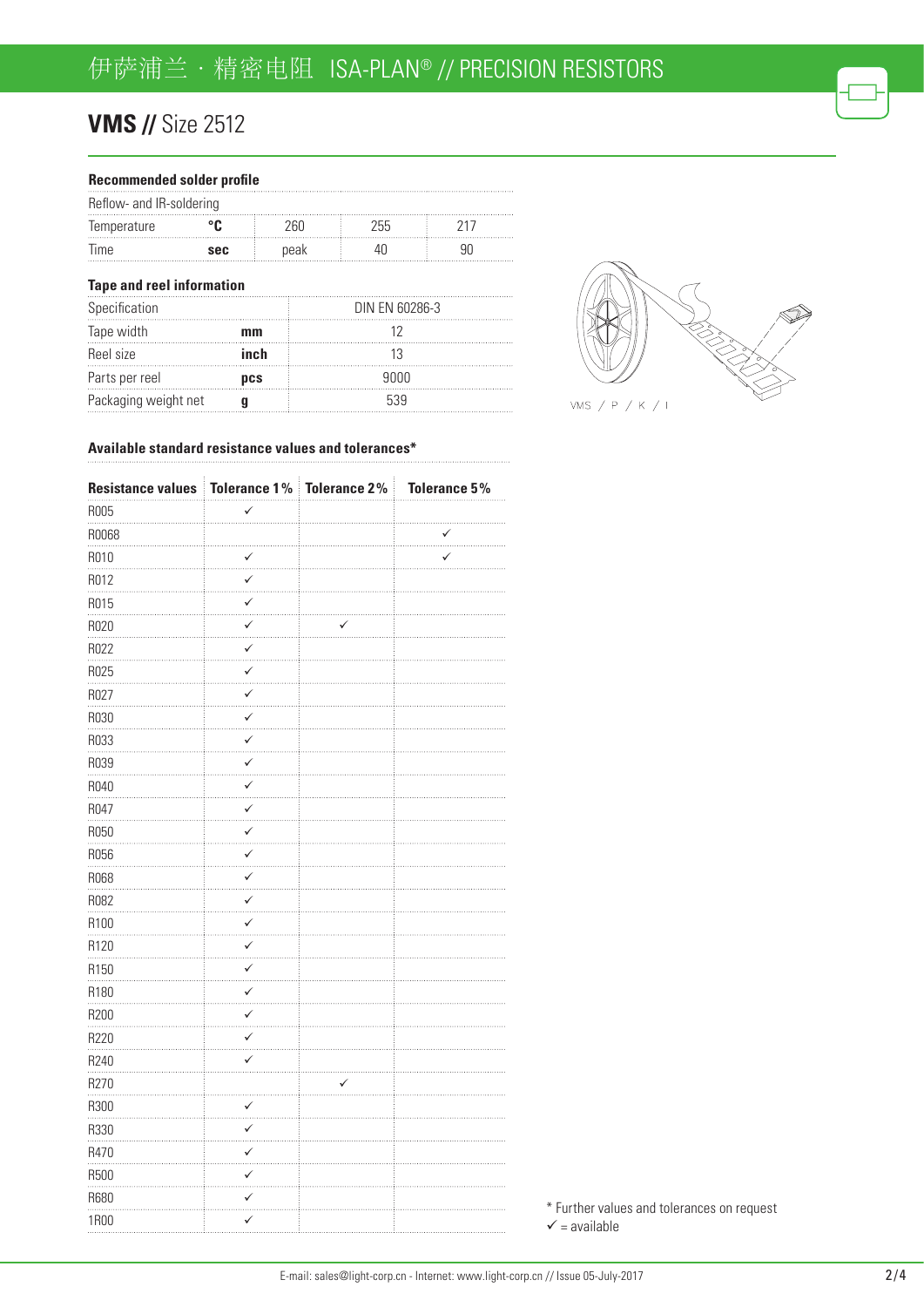# **VMS // Size 2512**



#### **Temperature dependence of the electrical resistance Power derating curve**



#### **Mechanical dimensions and pcb-layout proposal (Reflow-soldering) [mm] / Drawing Z-YE-497**



| Type L |  |                                                                                                            |  |
|--------|--|------------------------------------------------------------------------------------------------------------|--|
|        |  | VMS $\pm$ 6.35 $\pm$ 0.3 $\pm$ 3.05 $\pm$ 0.2 $\pm$ 0.4 $\pm$ 0.15 $\pm$ 0.9 $\pm$ 0.2 $\pm$ 0.5 $\pm$ 0.2 |  |

**Layout 1**ś



**Layout 2** Layout for values > 30 mOhm if TC < 20 ppm/K is required



| Solder pad type |  |  |  |
|-----------------|--|--|--|
|                 |  |  |  |